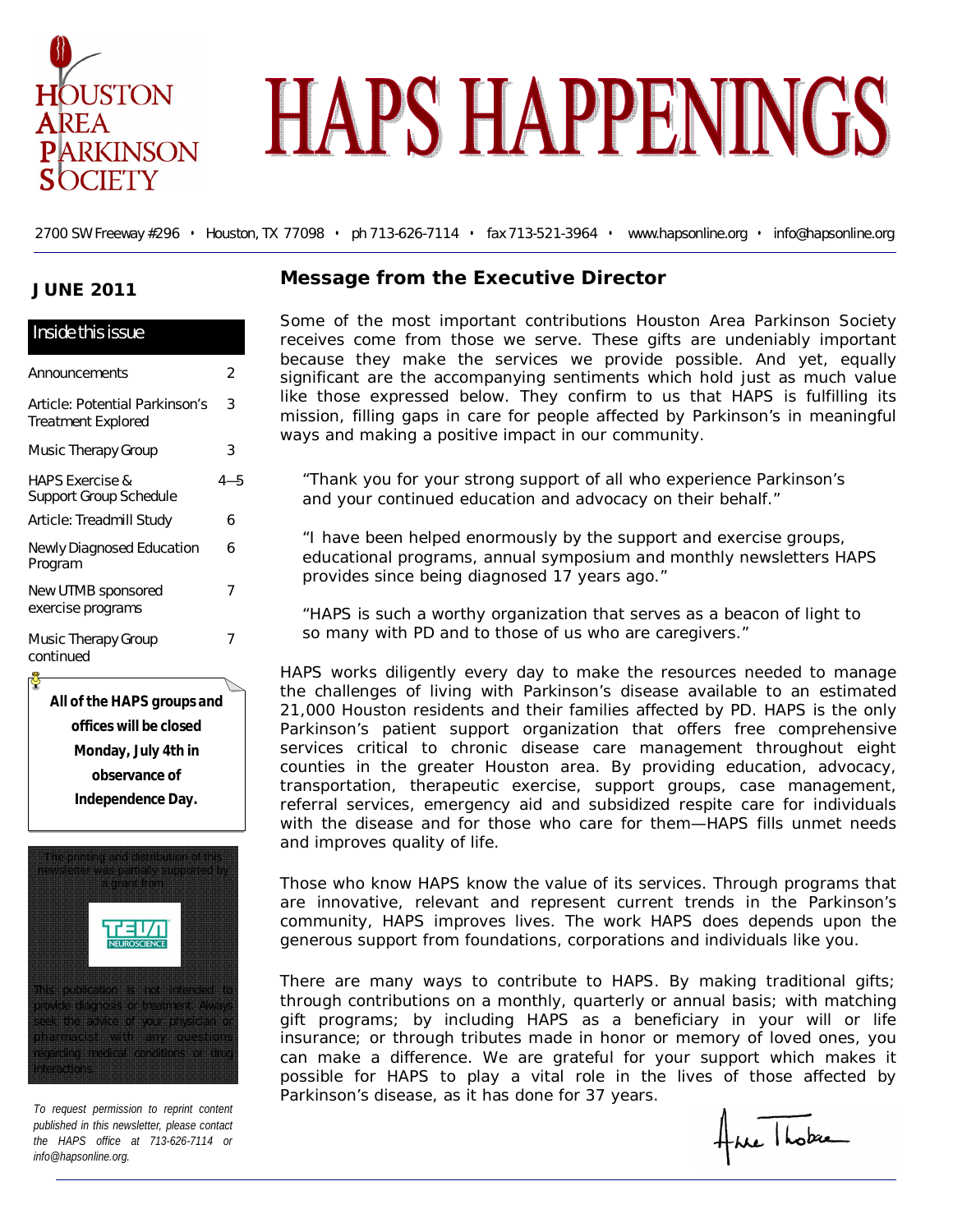## ANNOUNCEMENTS…



June 1st marks the beginning of hurricane season and the National Hurricane Center is predicting a busy 2011 season. It is important to make your plans and to get prepared now, before the storm. Whether you shelter in place or evacuate, experts advise that you include the following in your preparedness plan: a well equipped supply kit, a well thought out evacuation strategy, a post-storm plan and a plan "B".

Your supply kit should include cash, credit cards, extra medications, battery operated radio, flashlights, extra batteries, basic tools, first aid supplies, personal hygiene items, extra keys to the house and car, an area map, extra clothing and bedding. You will need one gallon of water per person per day and enough non-perishable food to last 3-7 days. Gather important documents such as photo ID/driver license, proof of residence, account numbers, insurance information for cars and home, social security card and medical power of attorney and make sure they are in a waterproof container. Medical alert bracelets and a written description of Parkinson's disease or other health conditions is recommended, along with a list of all your medications including dosage amount and frequency. Remember to take name and phone numbers of physicians or other health care providers, health insurance information and emergency contact information. If you evacuate with a pet make sure their vaccinations are current and you bring plenty of food, water, necessary medications, a pet carrier, collar, tag and a photo in case you get separated.

The most important thing you can do is stay informed and be prepared. Taking precautions and following instructions from officials can help protect you and your family in a storm. If you need guidance with hurricane preparedness, contact the HAPS office for help.



Check this list for updates about the HAPS group in

your neighborhood.

**GROUP NEWS…** 

◆ The Foundry speech group will not meet the first two weeks in June and will resume June 16<sup>th</sup> at a new day, time and location.

Thursdays 1:00 – 2:00 PM TEAM Approach Speech Therapy Center 11240 FM 1960 W, Suite 209 Houston, TX 77065

 St. Phillip's Methodist Church speech group will not meet during the summer months beginning in June, but will resume the first Tuesday in September at the regular time and place. The exercise session will continue to meet as scheduled during the summer months.



#### **HAPS Summer Lecture Series**

\*\*note new date for the sleep session below.

June 7<sup>th</sup> 2:00—3:00 PM *Viewing your health through your eyes.* Eye problems and vision changes associated with PD.

June 23<sup>rd</sup> 10:30 AM—12:00 PM *When you think exercise—think BIG*

July 13<sup>th</sup> 10:00-11:30 AM *Love and other drugs in PD: what you need to know but can't learn from the movies.* 

August 3rd 2:00—3:30 PM *Sleep well, live well: understanding the connection between sleep and PD.*

August  $24^{th}$  6:30–8:00 PM *Bridging the communication divide: strategies and treatment options.* 

All sessions will be held at the American Red Cross Building, 2700 SW Freeway. Call 713-626-714 to register.



#### **MARATHON FEVER!**

son For the 16<sup>th</sup> consecutive year HAPS will be an

official *Run for a Reason* charity in the 2012 Chevron Houston Marathon. The Marathon will take place Sunday, January 15, 2012. Even though the Marathon is more than six months away, it is never too early to get started as we begin to raise awareness and funds through this extraordinary event. Last year, HAPS raised over \$76,000 to support its services with the help of dedicated runners. walkers and fundraisers.

You can join in the fun too! Contact Elizabeth at the HAPS office at 713-313-1621 or go online at www.hapsonline.org for more information.

Together we can make a difference!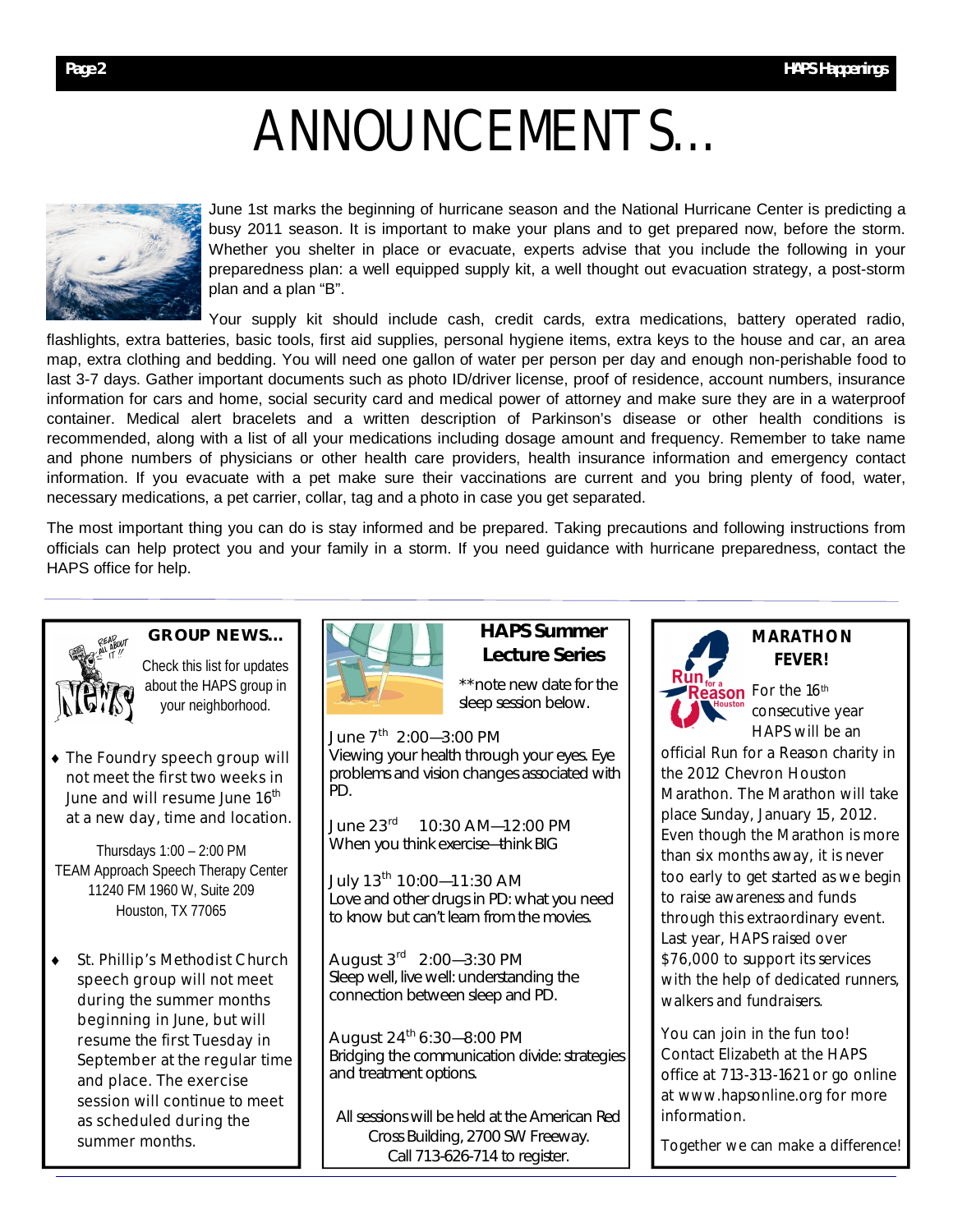### **Potential Parkinson's Treatment Explored by Jon Kamp**

Medtronic Inc. and Eli Lilly & Co. agreed to collaborate on an early stage research project for a potential Parkinson's treatment that involves delivering medication directly to the brain—a goal that has long eluded drug makers.

The pact, announced in late April, adds to Medtronic's roster of projects aimed at using implantable drug pumps and catheters to circumvent the blood-brain barrier. The tightly packed network of cells in brain capillaries only lets certain substances through, such as key nutrients, making brain-based disorders difficult to treat with drugs.

Medtronic, the largest stand-alone medical-device maker, already has a handful of other Parkinson's treatment collaborations underway. The company is also working through home-grown efforts and collaborations on potential treatments for other brain disorders, such as Alzheimer's and Huntington's.

The latest effort with Lilly is still many years from yielding a marketable treatment or even starting human testing. The companies didn't disclose terms of their agreement, but a Medtronic spokesman said it spans early research through product development and potential commercialization.

Parkinson's is a progressive, degenerative brain disorder that affects nearly one million Americans and can lead to tremors and other movement problems, according to the Parkinson's Disease Foundation. The disease, which has no cure, is thought to be caused by the death of neurons that produce the important chemical messenger dopamine. Lilly's treatment approach involves a modified form of a protein called glial cell derived neurotrophic factor, or GDNF, which is designed to protect these neurons.

Seven years ago, Amgen Inc. stopped studying a potential GDNF Parkinson's treatment delivered with Medtronic equipment because it didn't appear effective. But Lilly hopes its compound, together with Medtronic's modernized delivery system, will "overcome some prior technical hurdles," said Ros Smith, senior research director of regenerative biology at Lilly. The company believes its GDNF variant has potential to have broader distribution in the brain than prior versions.

The drug may not enter human clinical trials for up to five years, Dr. Smith said.

Medtronic's system involves small catheters that are implanted in the brain and connected to a hockey-

puck-size pump, which would likely be implanted in the abdomen. At this point it isn't known whether the treatment would involve short-term or long-term infusion, or what specific areas of the brain might be targeted, said Steve Oesterle, senior vice president of medicine and technology at Medtronic.

The company already has experience finding and delivering treatment to parts of the brain responsible for Parkinson's through its "deep-brain stimulation" business, which makes pacemaker-like implants that deliver electrical stimulation through electrodes. That approach is used to treat Parkinson's symptoms, Dr. Oesterle said. By contrast, drug approaches from Lilly and other companies have potential to restore damaged parts of the brain, he said.

The key is getting the drugs on site, rather than having them circulate through the body only to be stymied by the blood-brain barrier.

Medtronic also has partnerships with small drug developers Neurologix Inc. and privately held NeuroNova AB of Sweden on potential Parkinson's treatments.

*Reprinted in its entirety from the Wall Street Journal, April 27, 2011.* 



#### **HAPS Starts New Summer Music Therapy Group!**

Music and exercise go hand-in-hand, we have all experienced that from putting on headphones and heading to the gym. But what if you could have live music that is intended to facilitate and guide specific exercises - music custom made for the exercise itself? This is what Marion Haase, a Neurologic Music Therapist (NMT), does in her exercise groups. Live music is used throughout the session to facilitate the exercises by providing auditory cues

that instruct your brain and body how to move in space, time, and with how much force - all based on the NMT protocol for Patterned Sensory Enhancement (PSE). These three key elements are guided by the nuances in music including rhythm, tempo, meter, harmony, melody, dynamics and more. Furthermore, Marion will sometimes incorporate all members of the group to partake in Therapeutic Instrumental Music Performance (TIMP), where each member will be assigned a musical instrument that will elicit a specific motor task (i.e., reaching, weight shifting, etc.), this is all under the musical and therapeutic guidance of the Music Therapist. Singing will also be incorporated into the sessions. The goal of singing in Marion's group is not to prepare for American Idol, so singing in tune is not a requirement. One of the early symptoms in Parkinson's disease is the diminished volume of voice.

Continued on page 7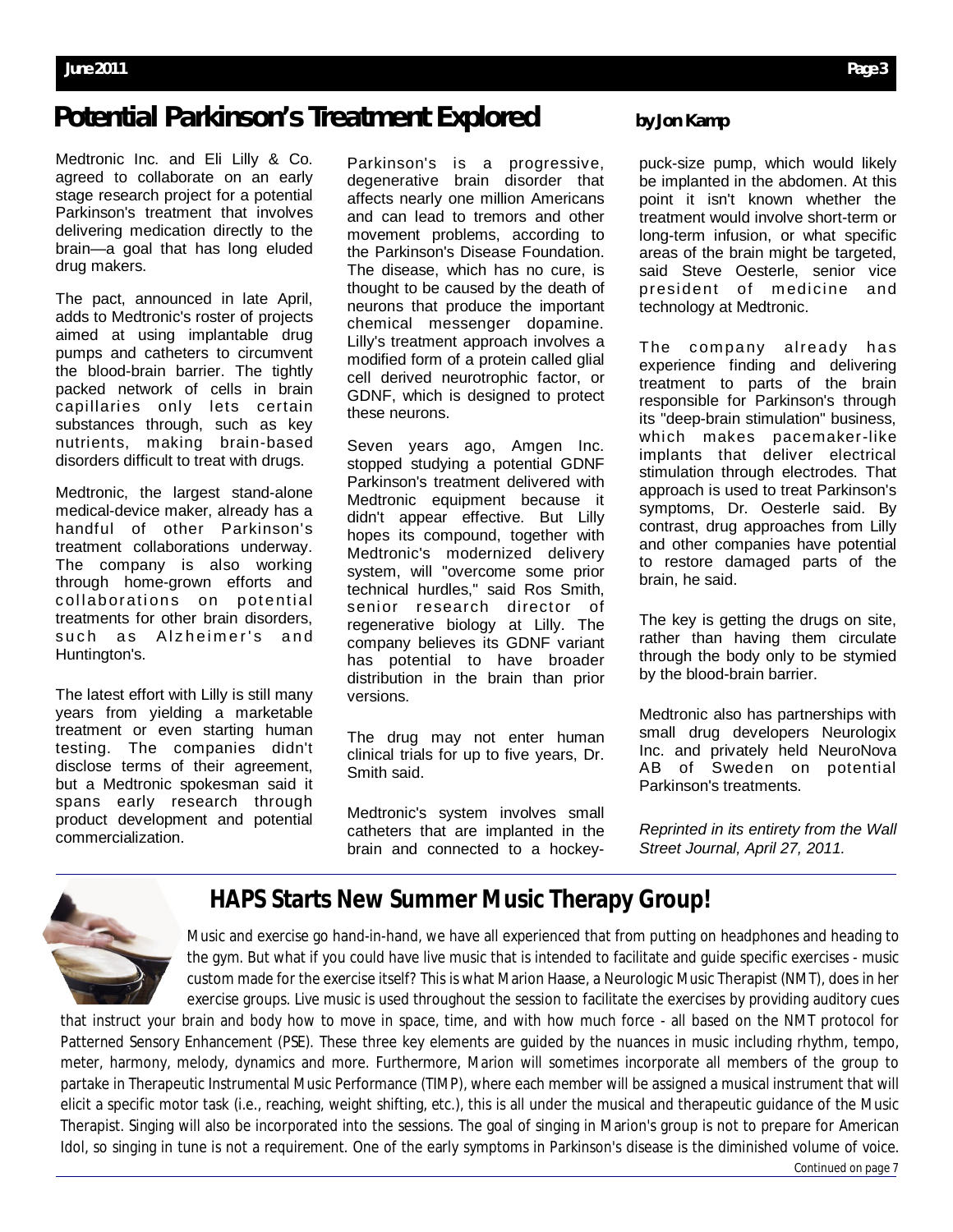#### **HAPS PD EXERCISE AND SUPPORT GROUPS**

| <b>CENTRAL</b>                                                                |                                                             |                                                                                                   |                                                                                                   |
|-------------------------------------------------------------------------------|-------------------------------------------------------------|---------------------------------------------------------------------------------------------------|---------------------------------------------------------------------------------------------------|
| PD & DEMENTIA/<br><b>LEWY BODY DEMENTIA</b><br><b>CAREGIVER SUPPORT GROUP</b> | 4th Monday of month<br>10:30 am-12:15 pm                    | Support group for caregivers of<br>persons with Parkinson's and<br>dementia or Lewy Body Dementia | For more information<br>Kathleen Crist, LMSW<br>713-626-7114                                      |
| <b>WATER EXERCISE</b>                                                         | Mondays<br>2:00-3:00 pm<br>Thursdays<br>11:00 am-12:00 noon | Metropolitan Multi-Service Center<br>1475 West Gray<br>Houston, TX 77019                          | For more information and to<br>request participant paperwork<br>Alfonso Hernandez<br>713-520-8670 |
| <b>EXERCISE</b>                                                               | Tuesdays<br>3:30-4:30 pm                                    | <b>TIRR</b><br>2455 S. Braeswood<br>Houston, TX 77030                                             | For more information<br>Alfonso Hernandez<br>713-520-8670                                         |
| <b>SPEECH &amp;</b><br><b>EXERCISE</b>                                        | Wednesdays<br>2:30-4:00 pm                                  | Memorial Dr. Presbyterian Church<br>11612 Memorial Dr. Room 102<br>Houston, TX 77024              | For more information<br>Alfonso Hernandez<br>713-520-8670                                         |
| <b>YOUNG ONSET</b><br><b>SUPPORT GROUP</b>                                    | 2nd Wednesday of month<br>7:00-9:00 pm                      | For those younger than 55 with<br>Parkinson's disease                                             | For more information<br>Kathleen Crist, LMSW<br>713-626-7114                                      |
| TAI CHI                                                                       | Tuesdays<br>10:30-11:30 am                                  | Metropolitan Multi-Service Center<br>1475 West Gray<br>Houston, TX 77019                          | For more information<br>Alfonso Hernandez<br>713-520-8670                                         |
| <b>TANGO</b>                                                                  | Wednesdays<br>$1:00 - 2:15$ pm                              | Metropolitan Multi-Service Center<br>1475 West Gray<br>Houston, TX 77019                          | For more information<br>Kathleen Crist, LMSW<br>713-626-7114                                      |
| <b>DANCE</b>                                                                  | Mondays<br>12:45-2:00 pm                                    | Houston Ballet Center for Dance<br>610 Preston<br>Houston, TX 77002                               | For more information<br>Kathleen Crist, LMSW<br>713-626-7114                                      |
| <b>SINGING</b>                                                                | Call for June date                                          | <b>Houston Ballet Center for Dance</b><br>610 Preston<br>Houston, TX 77002                        | For more information<br>Kathleen Crist, LMSW<br>713-626-7114                                      |
| <b>EXERCISE</b>                                                               | Thursdays<br>9:30-10:30 am                                  | Metropolitan Multi-Service Center<br>1475 West Gray<br>Houston, TX 77019                          | For more information<br>Alfonso Hernandez<br>713-520-8670                                         |
| <b>POST DBS SUPPORT GROUP</b>                                                 | 4th Wednesday<br>of every other month<br>6:00-7:30pm        | For those who have completed Deep<br><b>Brain Stimulation Surgery</b>                             | For more information<br>Kathleen Crist, LMSW<br>713-626-7114                                      |
| <b>ADE SUPPORT GROUP</b>                                                      | 3rd Tuesday of month<br>10:00-11:30 am                      | <b>American Red Cross</b><br>2700 SW Freeway<br>Houston, TX 77098                                 | For more information<br>Kathleen Crist, LMSW<br>713-626-7114                                      |
| TAI CHI                                                                       | Fridays<br>11:00 am-12:00 noon                              | Memorial Dr. Presbyterian Church<br>11612 Memorial Dr. Room 102<br>Houston, TX 77024              | For more information<br>Alfonso Hernandez<br>713-520-8670                                         |
| <b>SOUTH</b>                                                                  |                                                             |                                                                                                   |                                                                                                   |
| <b>EXERCISE &amp;</b><br><b>SPEECH</b>                                        | Mondays<br>Speech 3:30-4:15 pm<br>Exercise 4:15-5:00 pm     | Clear Lake Rehab Hospital<br>655 E. Medical Center Blvd.<br>Webster, TX 77598                     | For more information<br>Alfonso Hernandez<br>713-520-8670                                         |
| <b>WATER EXERCISE</b>                                                         | Thursdays<br>4:00-5:00 pm                                   | Clear Lake Rehab Hospital<br>655 E. Medical Center Blvd.<br>Webster, TX 77598                     | For more information<br>Alfonso Hernandez<br>713-520-8670                                         |
| <b>CAREGIVER SUPPORT GROUP</b>                                                | 3rd Monday of month<br>4:00-5:00 pm                         | Clear Lake Rehab Hospital<br>655 E. Medical Center Blvd.<br>Webster, TX 77598                     | For more information<br>Kathleen Crist, LMSW<br>713-626-7114                                      |
| <b>EXERCISE</b>                                                               | Wednesdays<br>4:00-5:00 pm                                  | St. Andrew's Episcopal Church<br>2535 E. Broadway, FM 518<br>Pearland, TX 77581                   | For more information<br>Alfonso Hernandez<br>713-520-8670                                         |
| <b>EAST</b>                                                                   |                                                             |                                                                                                   |                                                                                                   |
| <b>WATER</b><br><b>EXERCISE</b>                                               | Tuesdays<br>Thursdays<br>2:00-3:00 pm                       | Bay Area Rehabilitation Center<br>3513 Decker Drive<br>Baytown, TX 77520                          | For more information<br>Alfonso Hernandez<br>713-520-8670                                         |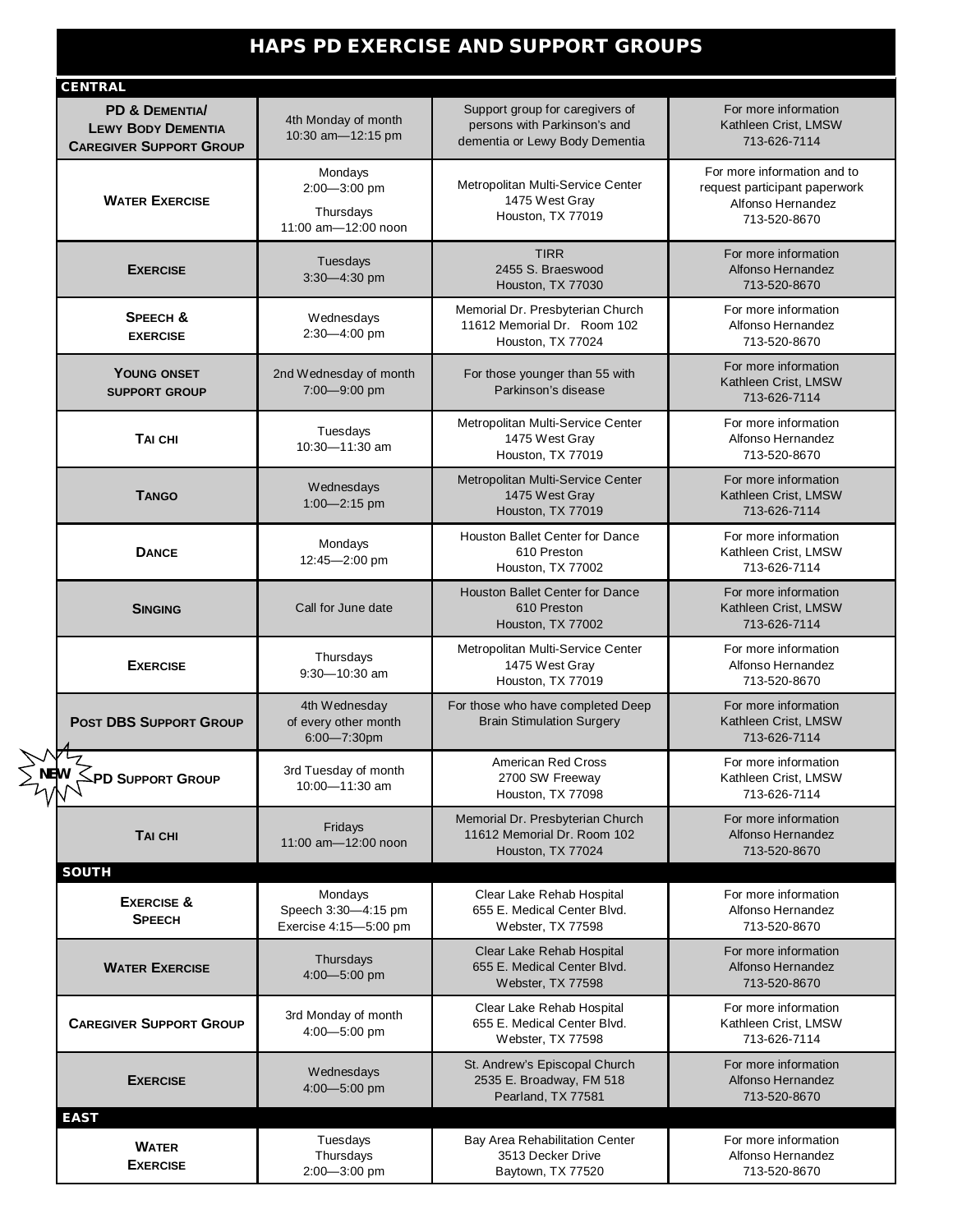#### **ALL GROUPS ARE FREE OF CHARGE—PLEASE VISIT THE WEBSITE AT WWW.HAPSONLINE.ORG OR CALL TO CONFIRM GROUP TIMES AND LOCATIONS**

| <b>SOUTHEAST</b>                                              |                                                               |                                                                                                                |                                                              |
|---------------------------------------------------------------|---------------------------------------------------------------|----------------------------------------------------------------------------------------------------------------|--------------------------------------------------------------|
| <b>SPEECH &amp;</b><br><b>EXERCISE</b>                        | Tuesdays<br>Speech 1:30-2:00 pm<br>Exercise 2:00-3:00 pm      | Kindred Hospital Bay Area<br>4801 E Sam Houston Parkway<br>Pasadena, TX 77505                                  | For more information<br>Alfonso Hernandez<br>713-520-8670    |
| <b>SOUTHWEST</b>                                              |                                                               |                                                                                                                |                                                              |
| <b>EXERCISE</b>                                               | Mondays<br>10:00-11:00 am                                     | <b>First United Methodist Church</b><br>1220 FM 1092<br>Missouri City, TX 77459                                | For more information<br>Alfonso Hernandez<br>713-520-8670    |
| <b>EXERCISE</b>                                               | Tuesdays<br>2:00-2:45 pm                                      | St. Phillip's Methodist Church<br>5501 Beechnut (Fellowship Hall)<br>Houston, TX 77096                         | For more information<br>Alfonso Hernandez<br>713-520-8670    |
| <b>Music</b>                                                  | Fridays<br>10:00-11:00 am<br>Starting June 17th               | Space is limited.<br>Please call to register.                                                                  | For more information<br>Alfonso Hernandez<br>713-520-8670    |
| <b>PROGRESSIVE SUPRANUCLEAR</b><br><b>PALSY SUPPORT GROUP</b> | 3rd Saturday of month<br>1:00 pm                              | <b>Memorial Hermann SW Houston</b><br>Prof Building II - Learning Center B<br>Hwy 59 at Beechnut Houston 77074 | For more information<br>Karen Kennemer<br>281-358-2282       |
| <b>WEST</b>                                                   |                                                               |                                                                                                                |                                                              |
| SPEECH &<br><b>EXERCISE</b>                                   | Tuesdays<br>Speech 5:20-6:05 pm<br>Exercise 6:05-6:50 pm      | 1st United Methodist Church of Katy<br>5601 5th Street Room 111<br>Katy, TX 77493                              | For more information<br>Alfonso Hernandez<br>713-520-8670    |
| <b>CAREGIVER SUPPORT GROUP</b>                                | Please Call                                                   | 1st United Methodist Church of Katy<br>5601 5th Street Room 107<br>Katy, TX 77493                              | For more information<br>Kathleen Crist, LMSW<br>713-626-7114 |
| <b>NORTHEAST</b>                                              |                                                               |                                                                                                                |                                                              |
| <b>EXERCISE</b>                                               | Wednesdays<br>12:00 noon-1:00 pm                              | HealthSouth Rehabilitation Hospital<br>19002 McKay Blvd.<br>Humble, TX 77338                                   | For more information<br>Alfonso Hernandez<br>713-520-8670    |
| <b>NORTH</b>                                                  |                                                               |                                                                                                                |                                                              |
|                                                               |                                                               |                                                                                                                |                                                              |
| <b>WATER</b><br><b>EXERCISE</b>                               | Mondays<br>12:30-1:30 pm                                      | Reliant Rehab Hospital N Houston<br>117 Vision Park Blvd.<br>Shenandoah, TX 77384                              | For more information<br>Alfonso Hernandez<br>713-520-8670    |
| <b>SPEECH</b>                                                 | Tuesdays<br>1:45- $-2:30$ pm                                  | Reliant Rehab Hospital N Houston<br>117 Vision Park Blvd.<br>Shenandoah, TX 77384                              | For more information<br>Alfonso Hernandez<br>713-520-8670    |
| <b>EXERCISE &amp;</b><br><b>TAI CHI</b>                       | 1st, 3rd, 5th Thursdays<br>1:30-2:30 pm<br>2nd, 4th Thursdays | Woodlands United Methodist Church<br>2200 Lake Woodlands Drive<br>The Woodlands, TX 77380                      | For more information<br>Alfonso Hernandez<br>713-520-8670    |
| <b>CAREGIVER SUPPORT GROUP</b>                                | 1st Thursday of month<br>1:30-2:30 pm                         | Woodlands United Methodist Church<br>2200 Lake Woodlands Drive<br>The Woodlands, TX 77380                      | For more information<br>Kathleen Crist, LMSW<br>713-626-7114 |
| DANCE &<br><b>SINGING</b>                                     | 1st Friday in June<br>12:00-2:00 pm                           | <b>Woodlands United Methodist Church</b><br>2200 Lake Woodlands Drive<br>The Woodlands, TX 77380               | For more information<br>Alfonso Hernandez<br>713-520-8670    |
| <b>NORTHWEST</b>                                              |                                                               |                                                                                                                |                                                              |
| <b>TAI CHI</b>                                                | Fridays<br>11:00-12:00 noon                                   | <b>Tomball United Methodist Church</b><br>1603 Baker Drive (Faith Building)<br>Tomball, TX 77375               | For more information<br>Alfonso Hernandez<br>713-520-8670    |
| <b>TAI CHI</b>                                                | Wednesdays<br>10:00-11:00 am                                  | John Wesley United Methodist Church<br>5830 Bermuda Dunes (Boy Scout Building)<br>Houston, TX 77069            | For more information<br>Alfonso Hernandez<br>713-520-8670    |
| <b>SPEECH</b>                                                 | Thursdays<br>$1:00 - 2:00$ pm<br>Starting June 16th           | TEAM Approach Speech Therapy Center<br>11240 FM 1960 W. Suite 209<br>Houston, TX 77065                         | For more information<br>Alfonso Hernandez<br>713-520-8670    |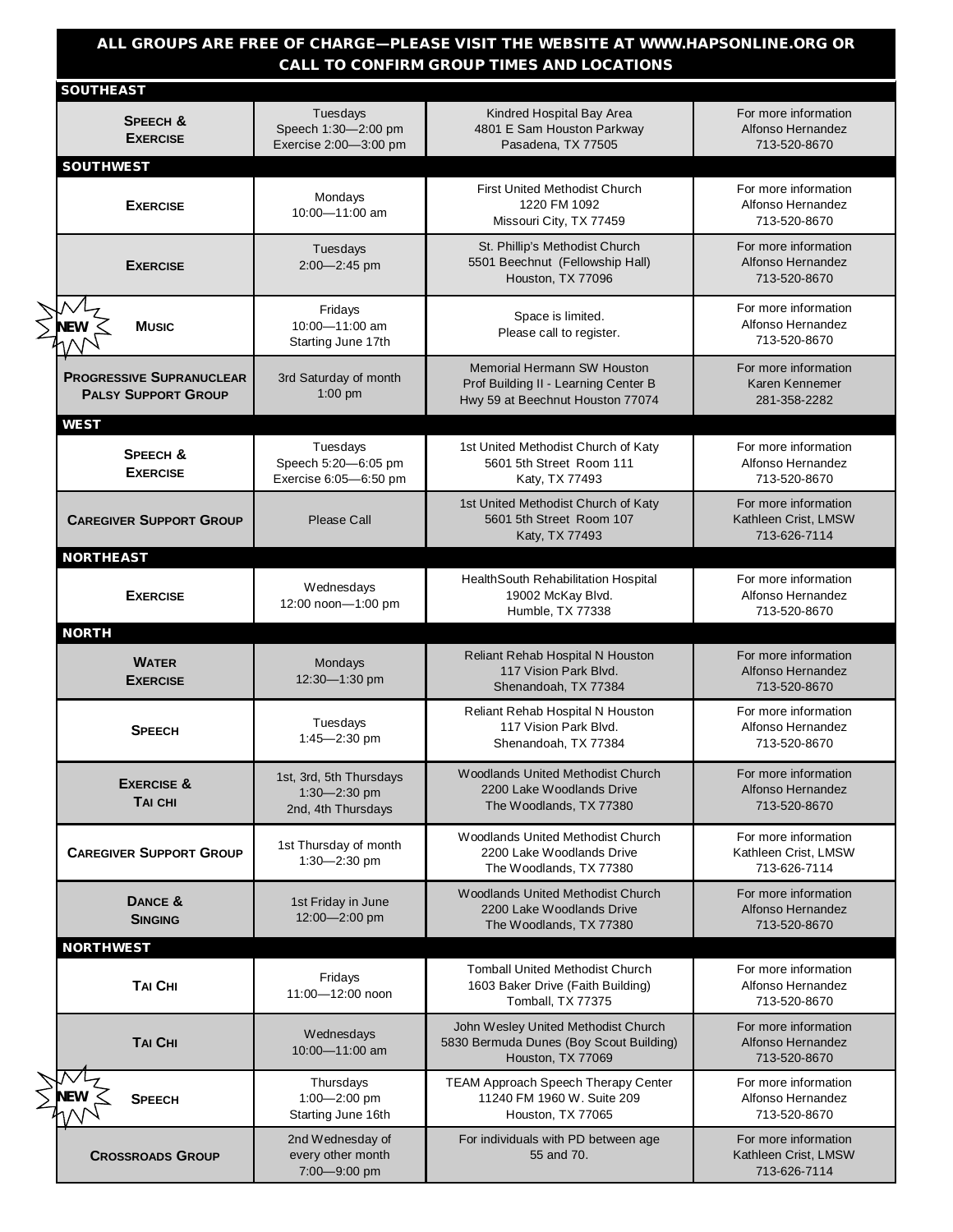#### **Low Intensity Treadmill Exercise Is Best to Improve Walking in Parkinson's, Study Suggests**

Researchers from the University of Maryland School of Medicine and the Baltimore VA Medical Center found that Parkinson's patients who walked on a treadmill at a comfortable speed for a longer duration (low-intensity exercise) improved their walking more than patients who walked for less time but at an increased speed and incline (high-intensity exercise). The investigators also found benefits for stretching and resistance exercises.

The study results will be presented April 12 at the 63rd Annual Meeting of the American Academy of Neurology meeting in Honolulu.

"Our study showed that low-intensity exercise performed for 50 minutes three times a week was the most beneficial in terms of helping participants improve their mobility. Walking difficulty is the major cause of disability in Parkinson's disease. These results show that exercise in people with Parkinson's disease can make a difference in their function. Exercise may, in fact, delay disability and help to preserve independence," says Lisa Shulman, M.D., principal investigator and professor of neurology at the University of Maryland School of Medicine.

"Many patients ask us what kind of exercise they should be doing. Now we can tell them that this research shows that low-intensity walking, which most people with Parkinson's can do, combined with stretching and resistance training may be the best option," adds Dr. Shulman, who is also codirector of the Maryland Parkinson's Disease and Movement Disorders Center at the University of Maryland Medical Center.

The study compared 67 people with Parkinson's disease who were randomly assigned to one of three exercise groups: walking on a treadmill at low intensity for 50 minutes, higher-intensity treadmill training to improve cardiovascular fitness for 30 minutes, and using weights (leg presses, extensions and curls) and stretching exercises to improve muscle strength and range of motion. Participants exercised three times a week for three months under the supervision of exercise physiologists at the Baltimore VA Medical Center.

"We saw positive effects with all three types of exercise, but the low-intensity training showed the most consistent improvement in gait and mobility," adds Dr. Shulman.

"To maintain the best possible quality of life, people with Parkinson's disease need practical, evidence-based advice about what kind of exercise will most benefit them over the long term. The Michael J. Fox Foundation has aimed to answer this question in its exercise funding to investigators such as Dr. Lisa Shulman and her team," says Todd Sherer, PhD, chief program officer of The Michael J. Fox Foundation for Parkinson's Research.

The Maryland research team measured participants' cardiovascular fitness before and after training, and found cardiovascular improvement in both the low- and highintensity groups. Other measurements included the distance covered in a six-minute walk and timed tests of walking short distances, such as 50 feet.

"The results of this study provide practical information to people with Parkinson's disease to make decisions about managing their health and well-being. Our University of Maryland faculty members are committed to testing new approaches, such as exercise, to help patients," says E. Albert Reece, M.D., Ph.D., M.B.A, vice president for medical affairs, University of Maryland, and dean, University of Maryland School of Medicine.

Parkinson's disease affects about 1 million people in the United States and Canada. Most people begin to develop symptoms in their late 50s or early 60s, although it can occur in younger people. Parkinson's disease affects the brain's ability to produce dopamine, the neurotransmitter involved in the communication between the brain cells for motor control. Physical symptoms include tremor, muscle rigidity, slowness of movement and gait impairment. There are also non-motor symptoms such as changes in cognitive function, sleep disturbance and depressed mood.

University of Maryland Medical Center. "Low intensity treadmill exercise is best to improve walking in Parkinson's, study suggests." *ScienceDaily*, 14 Apr. 2011. Web. 24 May 2011.

|                     |                       | <b>NEWLY DIAGNOSED EDUCATION PROGRAM</b>                                                |
|---------------------|-----------------------|-----------------------------------------------------------------------------------------|
|                     |                       | For those who have been diagnosed with Parkinson's disease within the last three years. |
| Saturday, June 25th | $8:30$ am $-12:30$ pm | Presented by Dr. Joohi Jimenez-Shahed                                                   |
|                     |                       | Contact the HAPS office for more information at 713-626-7114 or crist@hapsonline.org    |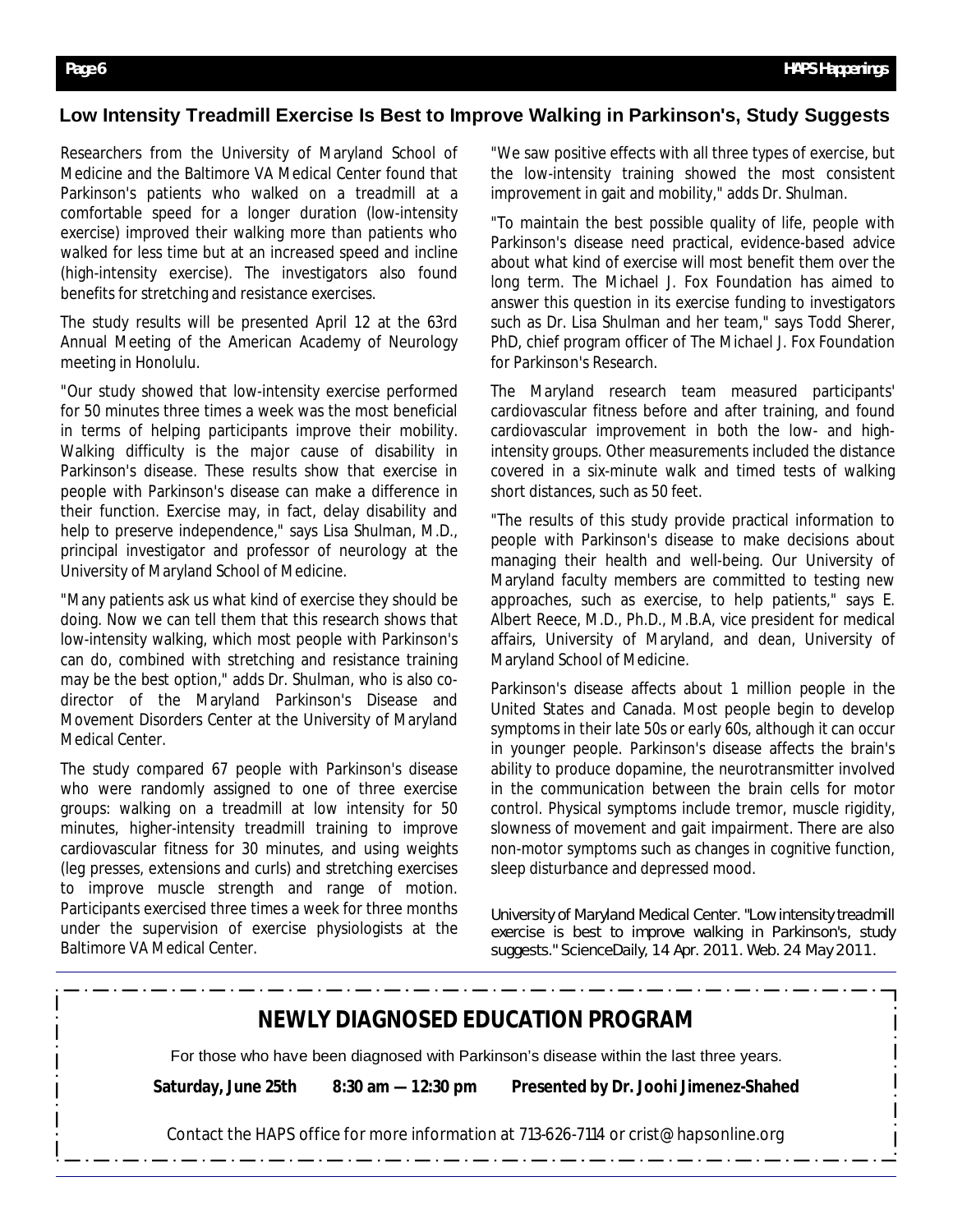## CONTRIBUTIONS

We are extremely grateful to the following individuals for their generous support of HAPS. Without the continued support of our donors, none of our programs or services would be possible.

#### **GIFTS**

Jonathan Shear Rich Clifford The Boeing Company Allison Lorenzo BHP Billiton Kroger Anne and Mike McKann **Halliburton** Leslye and David Weaver ExxonMobil Rob Kerr Kerrco Inc. Blake Liedtke Anoil Company Jim Thorp Thorp Petroleum

#### **IN MEMORY**

*Ken Hodge* Christine and Jeff Womack Kathleen Brod and Family

*Frances Pye* Marcia and Charles Pumpelly

> *Dorothy Kelly McGee* Virginia Arnold Elkins

*Dixie McDermott* Roy H. Cullen

*Sara Oddo* Vera Townsend Anna Russell

*Hazel Brann Casey* Land Tejas Companies, LTD.

#### **IN HONOR**

*Mr. George A. Bourgeois III* Mr. and Mrs. George A. Bourgeois, Jr.

> *Ramona Heard* Edith Diane Guerrant

*Margarito Rosales*  Maria and Nicholas Kramer

> *Margaret Romeo* Michael Romeo

*Pamela and Rod Skaufel Washington DC Half Marathon Run* Richard Young Robina and Alex McKay

*Harold Stover* Preceptor Nu Chapter of Beta Sigma Phi

#### Announcing Two New Exercise Classes offered at UTMB in Galveston

#### Sponsored by *UTMB President's Cabinet*

Parkinson's disease exercise program for ambulatory participants. The program will include group exercise and circuit training, body weight support treadmill walking, theracycle computerized tandem bike, biodex computerized leg bicycle, Hudson arm bicycle and Wii fitness.

**Exercise class for newly diagnosed clients not taking Sinemet.** This exercise class will include intensive aerobic exercise training for 45 minute intervals available on the theracycle, elliptical, body weight support treadmill, biodex computerized leg bicycle and Hudson arm bicycle.

For more information on either of these new programs, call Ann Charness at 409-789-7359.

#### **Music Therapy** continued from page 3

Other symptoms include a change in the rate of speech (too fast), loss of articulation (slurred speech), and other changes that may affect speech and communication. The voice box and your oral apparatus also require exercise, just like the rest of the body. The main NMT techniques that will be used in the singing portion of the exercise group include: Vocal Intonation Therapy (VIT), Oral-Motor Respiratory Exercises (OMREX), Rhythmic Speech Cueing (RSC) and Therapeutic Singing (TS). VIT consists of the vocal exercises singers do, exploring and challenging the range of the voice. OMREX involves exercises targeting the mouth, the tongue, the jaw, and the respiratory system - this aims at improving intelligibility and breath control. RSC involves the use of a metronome, and oftentimes involves no music, almost like rapping, with the main goal of decreasing or increasing the rate of speech through repetition and practice. TS is a mixture of the above and more, it involves singing to selected music with the guidance of the therapist.

**The new music therapy class will be held on Fridays, June 17—August 26. Space is limited. If you are interested in attending call Alfonso Hernandez at 713-520-8670.**